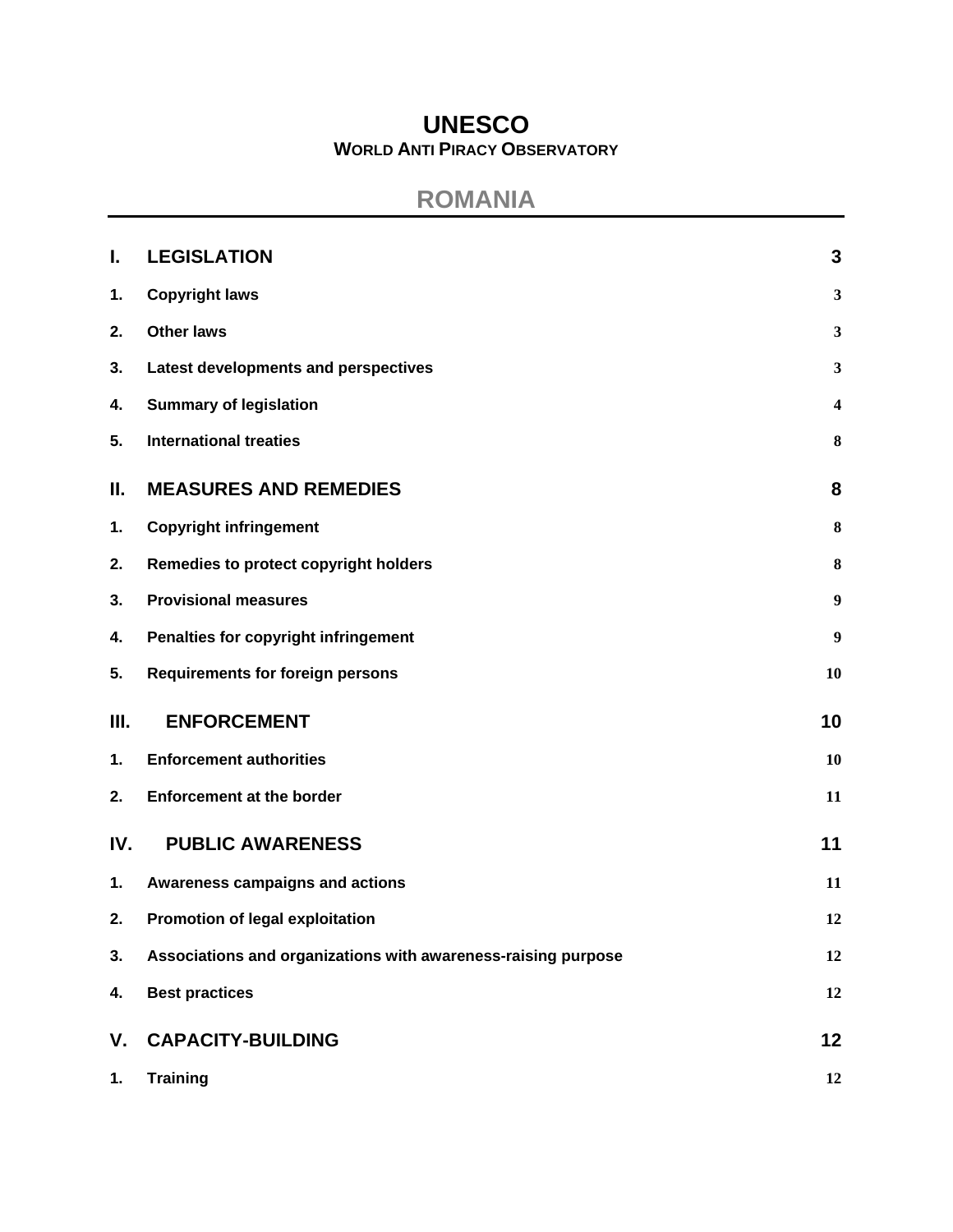| 2.  | Establishment of specialized units and intersectoral groups | 13 |
|-----|-------------------------------------------------------------|----|
| 3.  | <b>Best practices</b>                                       | 14 |
| VI. | <b>OTHER</b>                                                | 15 |
| 1.  | <b>TPM/DRM</b>                                              | 15 |
| 2.  | <b>Licensing Schemes</b>                                    | 15 |
| 3.  | <b>Optical Discs</b>                                        | 15 |
| 4.  | <b>Hotlines</b>                                             | 15 |
| 5.  | <b>Contact Details</b>                                      | 15 |

**Country profile based on information provided by National Customs Authority, Romania, 2009**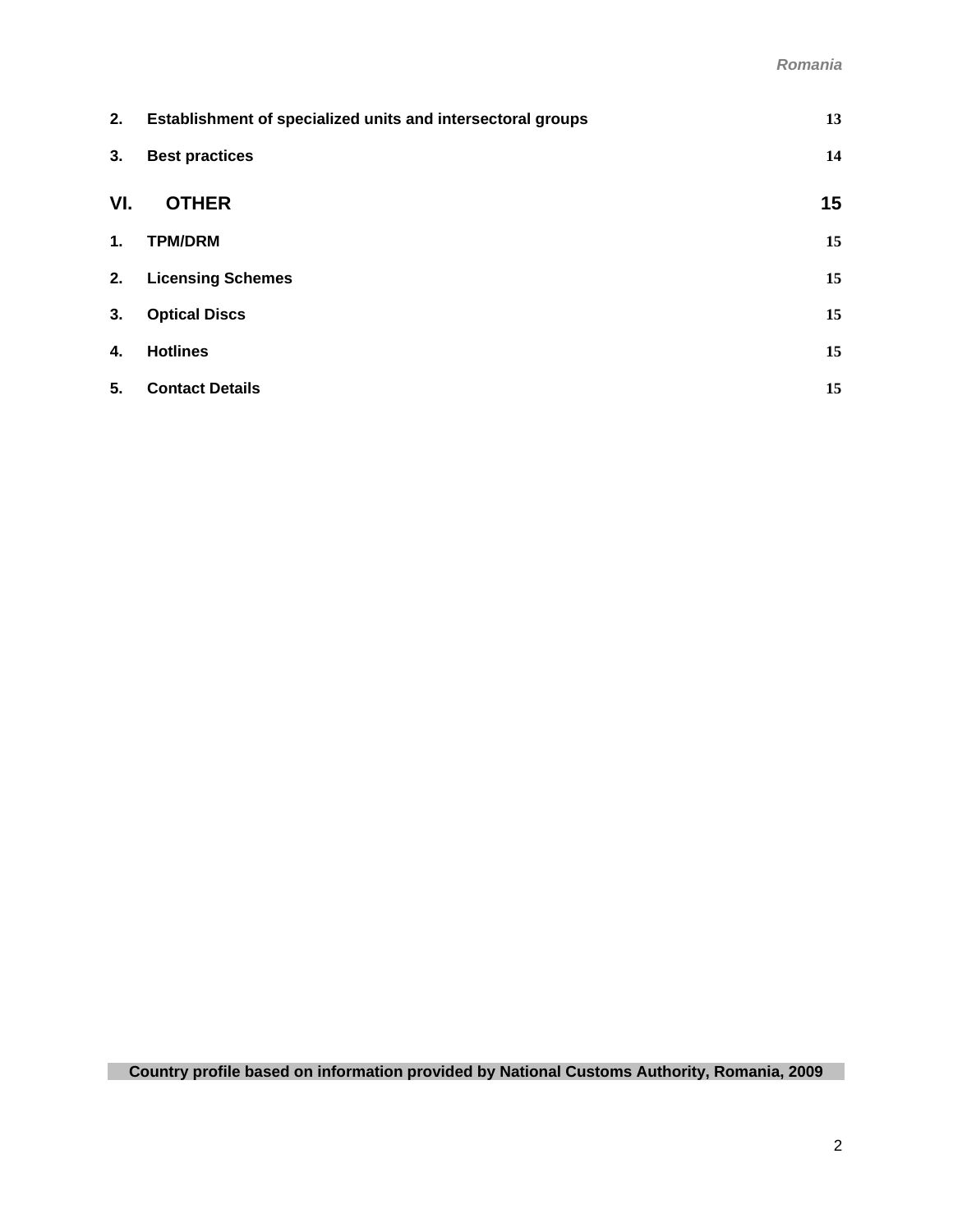# <span id="page-2-0"></span>**I. Legislation**

## **1. Copyright laws**

Copyright in Romania is protected through International Agreements, the [Law No. 8/1996 on](http://www.wipo.int/clea/en/text_pdf.jsp?lang=EN&id=3578)  [Copyright and Related Rights](http://www.wipo.int/clea/en/text_pdf.jsp?lang=EN&id=3578) and other legislation related to the enforcement of the provisions of the Copyright law.

The main copyright legislation is the [Law No. 8/1996 on Copyright and Related Rights.](http://www.wipo.int/clea/en/text_pdf.jsp?lang=EN&id=3578) It entered into force on the  $25<sup>th</sup>$  of June 1996.

## **2. Other laws**

 $\overline{a}$ 

The other laws related to Copyright are:

- The [Criminal Code of Romania,](http://www.cdep.ro/pls/legis/legis_pck.htp_act?ida=32756) republished in the Official Journal of Romania no. 65 of 16 April 1997, with subsequent amendments, and
- The [Criminal Procedure Code of Romania,](http://www.cdep.ro/pls/legis/legis_pck.htp_act?ida=36298) republished in the Official Journal of Romania no. 78 of 30 April 1997, with subsequent amendments.

## **3. Latest developments and perspectives**

For being in full compliance with the acquis communautaire<sup>[1](#page-2-1)</sup> in the copyright field (a precondition for the EU integration), this law has undergone the following subsequent modifications and completions:

- a) Law no.285/2004 (Of.M.no.587/30.06.2004, operational at 30.07.2004),
- b) Emergency Ordinance of the Government no. 123/2005 (Of.M.no.843/19.09.2005), and
- c) Law no. 329/2006 for the approval with modifications of E.O.G. no.123/2005 (Of.M.no.657/31.07.2006, operational at 03.08.2006).

At present, Romania holds a copyright and related rights legislation fully harmonized with that of the EU, being in compliance with the provisions of all 8 directives of the European Council and Parliament, in force up to now:

- the Council Directive 91/250/EEC of 14 May 1991 on the legal protection of computer programs;
- the Council Directive 92/100/EEC of 19 November 1992 on rental right and lending right and on certain rights related to copyright in the field of intellectual property;
- the Council Directive 93/83/EEC of 27 September 1993 on the coordination of certain rules concerning copyright and rights related to copyrights applicable to satellite broadcasting and cable retransmission;
- the Council Directive 93/98/EEC of 29 October 1993 regarding the harmonization of the term of protection of copyright and certain related rights;
- the Directive 96/9/EC of the European Parliament and of the Council of 11 March 1996 on the legal protection of the databases;

<span id="page-2-1"></span><sup>1</sup> The *acquis communautaire* is the body of common rights and obligations which bind all the Member States together within the European Union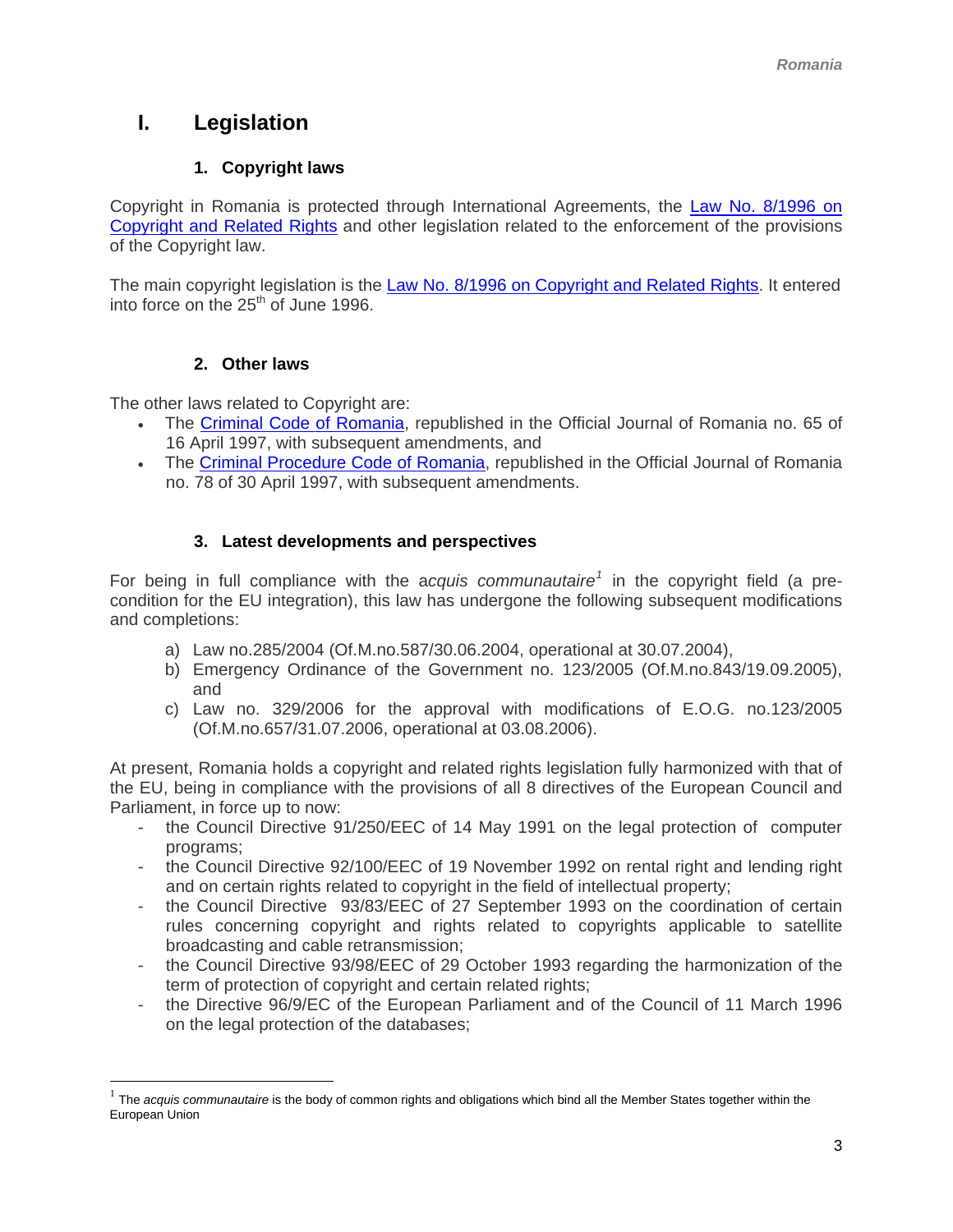- <span id="page-3-0"></span>the Directive 2001/29/EC of the European Parliament and of the Council of 22 May 2001 on the harmonization of certain aspects on copyright and related rights in the information society;
- the Directive 2001/84/EC of the European Parliament and of the Council of 27 September 2001 on the resale right of the author of an original work of art; and
- the Directive 2004/48/EC of the European Parliament and of the Council of 29 April 2004 on the enforcement of intellectual property rights.

## **4. Summary of legislation**

The main legal provisions represented by Law 8/1996, with its ulterior amendments, were correlated with secondary legislative provisions, as follows:

- Governmental Decision no. 974/2001 regarding the approval of the cooperation Program between the Romanian Government and the World Intellectual Property Organization (WIPO), (Of. M. no.656/18.10.2001, operational at the date of publication),
- Governmental Decision no.1424/2003 for the approval of the national strategy for copyright between 2003-2007, (Of.M.no.905/18.12.2003), modified and completed with the Government Decision no.1174./2005 regarding the modification and completion of the Annex to the Government Decision no. 1424/2003 concerning the implementation of the Action Plan for the national strategy in the copyright field (Of. M. 927/18.10.2005),
- Governmental Decision no. 1095/2000 for approving the methodological norms regarding the way of depositing and destroying the illegal pirated supports, materials, phonograms, holographic marks or covers confiscated under the law (Of. M. no.608/27.11.2000),
- Emergency Ordinance of the Government no. 190/2005 for taking some necessary measures for EU integration process (Of M.no.1179/28.12.2005),
- Government Ordinance no. 25/2006 for the Romanian Office for Copyright administrative capacity enhancement (Of. M no.84/30.01.2006, operational at 01.03.2006), and
- Government Decision no. 401/2006 regarding the organization, functioning, assets and the organization chart of the Romanian Office for Copyright (Of. M no.292/31.03.2006).
- *Exclusive rights of the authors and of the owners of neighbouring rights*

### Exclusive Rights of the authors

### **a) Economic Rights**

According to the Law 8/1996, the author of a work shall have the exclusive economic right to decide whether, how, and when his work is to be used or exploited, including the right to authorize the use of the work by others (Article 12).

The owner of the copyright enjoys the exclusive right to do or to authorize the following acts concerning their works of original authorship (Article 13):

• reproduction of the work;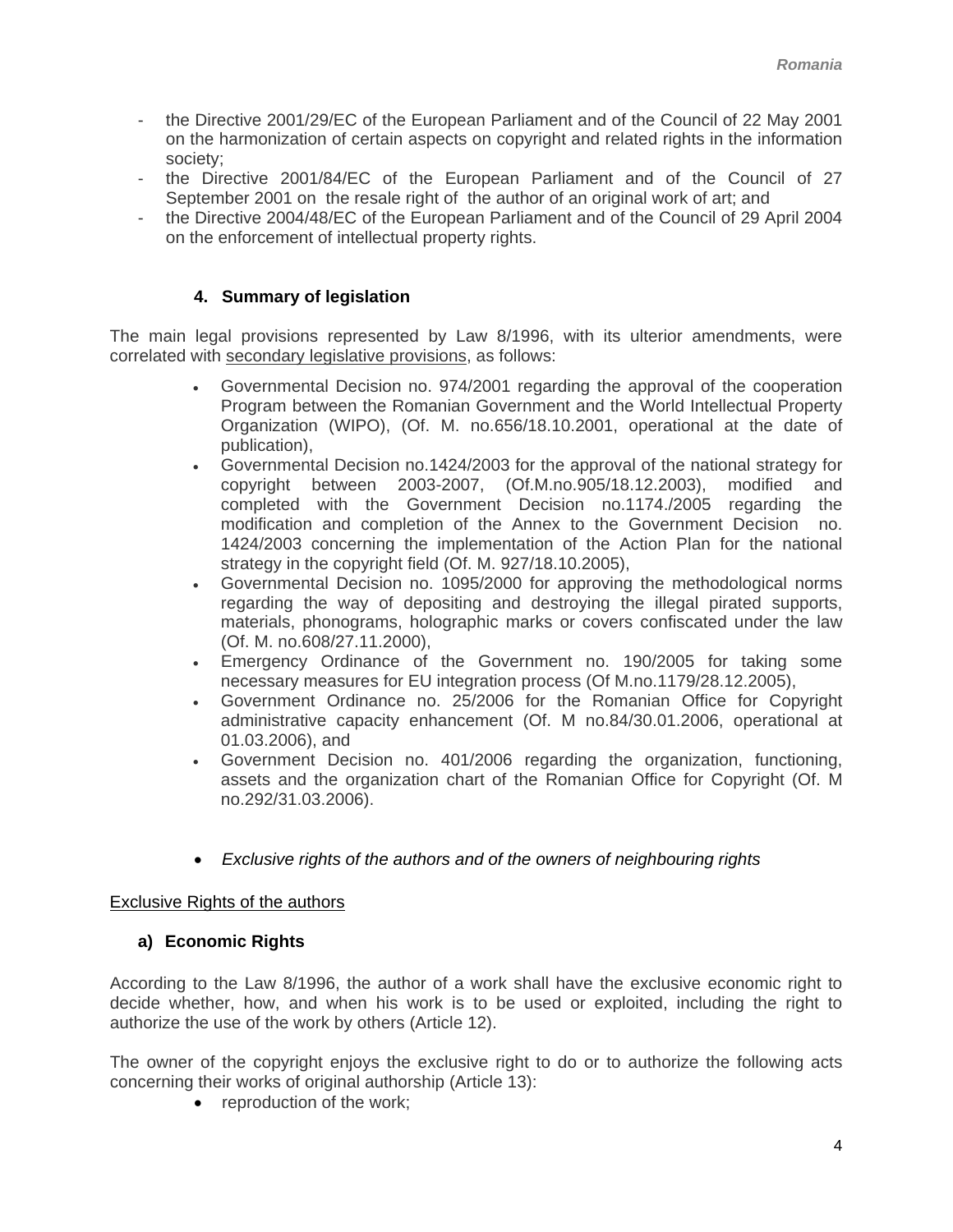- distribution of the work;
- importation for trading on the domestic market, of copies of the work made with the author's consent;
- rental of the work:
- lending of the work;
- communication to the public, directly or indirectly, of the work, by any means, including by making the work available to the public, in such a way that members of the public may access them from a place and at a time individually chosen by them;
- broadcasting of the work;
- cable retransmission of the work; and
- making of derivative works.

#### **b) Moral rights**

The moral rights of the author are established under article 10 of the Copyright Act. Moral rights include the right:

- to decide whether, how and when the work will be disclosed to the public;
- to demand recognition of his authorship of the work;
- to decide under what name the work will be disclosed to the public;
- to demand respect for the integrity of the work and to oppose any modification or any distortion of the work if it is prejudicial to his honor or reputation; and
- to withdraw the work, subject to indemnification of any owners of exploitation rights who might be prejudiced by the exercise of the said withdrawal right.

#### Exclusive right of the owners of neighboring rights

Neighboring rights refer to the rights of performers, producers of sound recordings and broadcast organizations.

The **performers' rights** include the following (article 98 of the Copyright Act):

- the fixation of his performance;
- the reproduction of the interpretation of the fixed performance;
- the distribution, rental and lending of the fixed performance;
- the importation for trading on domestic market of the fixed performance; and
- the broadcasting of a performance.

The **producers' rights of sound recordings** include the following (article 105);

- the reproduction by any means and in any form of his own sound recordings;
- the distribution, rental and lending of his own sound recordings;
- the import for trading on the domestic market, of legally made copies of the work of his own sound recordings; and
- the cable retransmission of his own sound recordings.

The **producer's rights of audiovisual recordings** include the following (article 106):

- the reproduction by any means and in any form, of his own audiovisual recordings;
- the distribution, rental and lending of his own audiovisual recordings;
- the import for trading on the domestic market, of his own audiovisual recordings;
- the broadcasting of his own audiovisual recordings;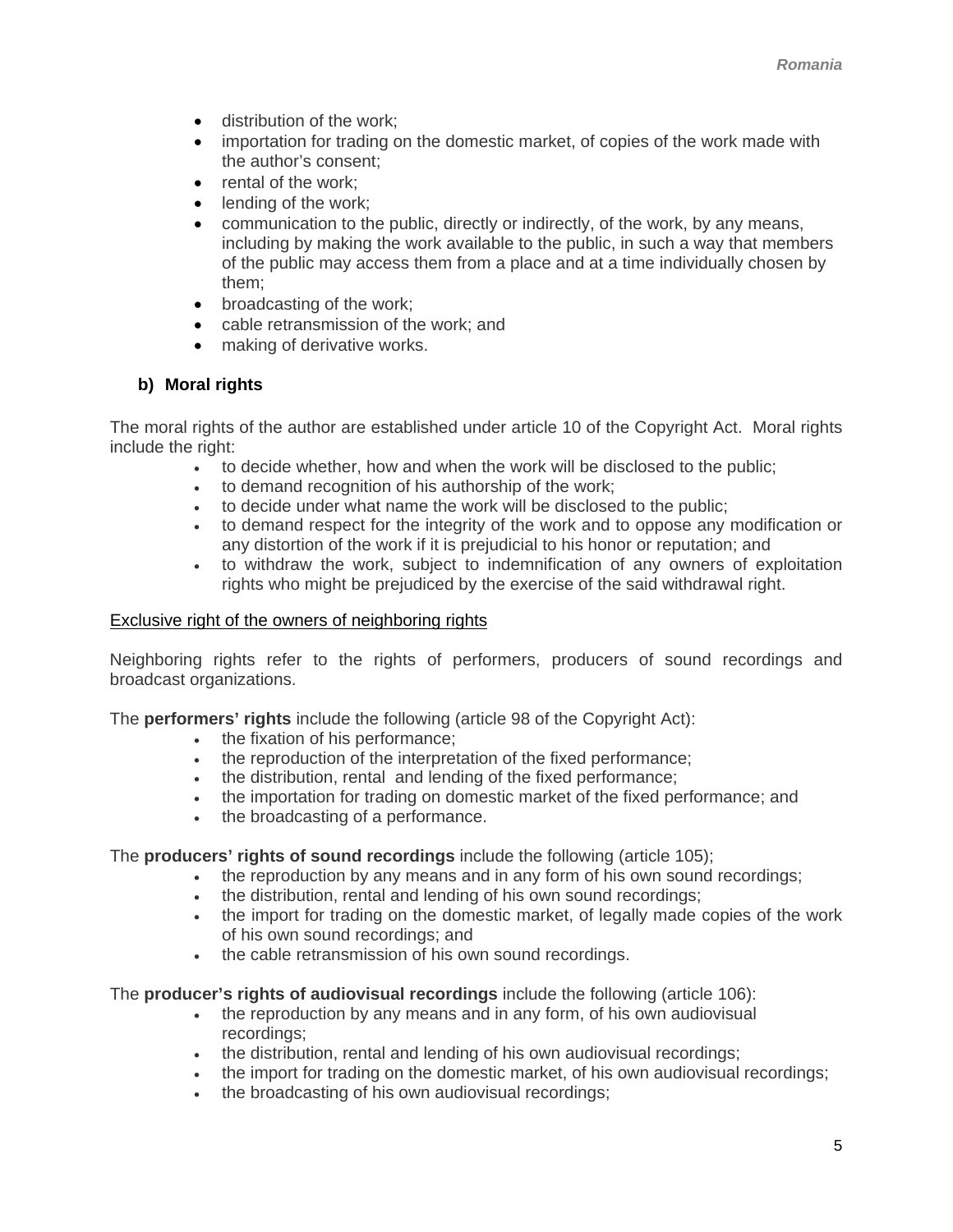- the making available to the public of his own audiovisual recordings in such a way; and
- the cable retransmission of his own audiovisual recordings.

The **radio and television broadcasting organizations** shall have the exclusive economic right to authorize or to prohibit (article 113):

- the fixing of their own broadcasts and services of radio or television programs;
- the reproduction or distribution of their own broadcasts and services of radio or television programs fixed on any kind of physical medium;
- the importation for trading on domestic market of their own broadcasts and services of radio or television programs fixed on any kind of physical medium;
- the rental or lending of their own broadcasts and services of radio or television programs, fixed on any kind of physical medium;
- the making available to the public of their own broadcasts and services of radio or television programs, fixed on any kind of physical medium;
- the retransmission or reemission of their own broadcasts and services of radio or television programs by wireless means, by wire, by cable, by satellite or by any other similar proceeding, as well as by any other mode of communication to the public, including retransmission through Internet; and
- the communication to the public of their own broadcasts and services of radio or television programs in places accessible to the public, against payment of an admission charge.

The **maker of a database** shall have the exclusive economic right to authorize and prohibit the extraction and/or re-utilization of the entire or of a substantial part of the database, evaluated qualitatively or quantitatively (Article 122 of the Copyright Act).

• *Exceptions and limitations to copyright* 

In general, the law allows for use of a work without the permission of the owner under the following limitations and exceptions (article 33, 34, 35 and 35 of the Copyright Act):

- Reproduction for purposes of judicial or administrative proceedings;
- Reproduction, distribution, broadcasting or communication to the public;
- Private use;
- Educational use:
- To replace or conserve library or archival copies of works;
- Use of works during religious celebrations or official celebration organized by a public authority;
- Quotations for criticism or review provided it is justified;
- Parody or caricature;
- Reproduction, distribution or communication to the public of the image of an architectural work, work of plastic art, photographic work or work of applied art permanently located in a public place for non commercial purpose;
- Use for the purpose of advertising, of the images of the works presented within exhibitions with public access or sale, of fairs, public auctions of works of art, to the extent necessary to promote the event, excluding any other commercial use;
- For the purpose of testing the operation provided that such acts are performed only to the extent required for testing; and
- For the collective management societies to monitor, by any means, the activity of the users.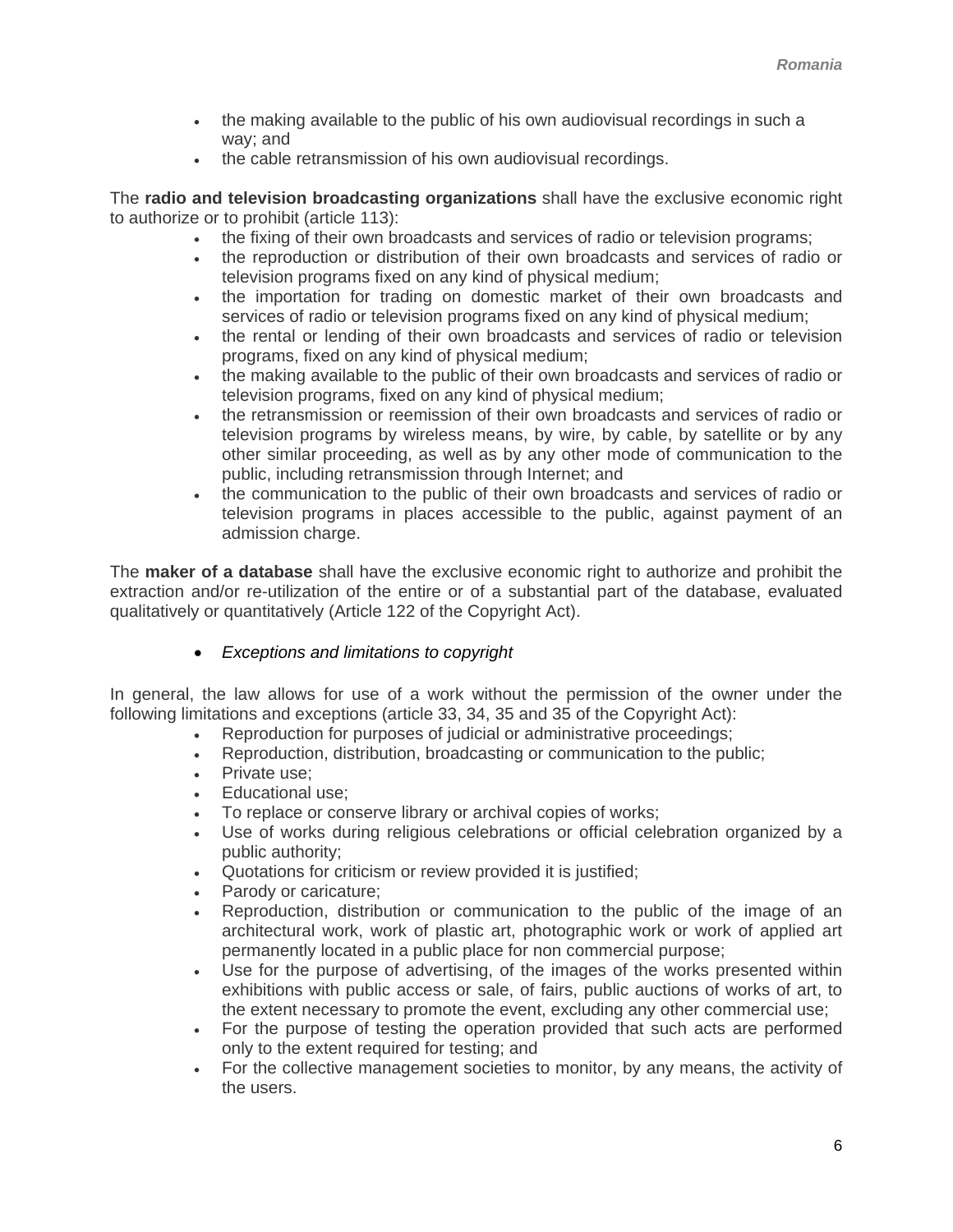## • *Protection of foreign works*

Article 147 provides that foreign citizens or juridical persons, owners of copyright or neighboring rights shall enjoy the protection provided by international conventions, treaties and agreements to which Romania is party, failing which they shall enjoy treatment equal to that accorded to Romanian citizens, on condition that the latter, in turn, are granted similar (national) treatment in the concerned countries.

## • *Period of copyright protection*

The economic rights provided for authors shall last for the author's lifetime, and after his death shall be transferred by inheritance for a period of 70 years (Article 25(1)).

The moral rights may not be renounced or disposed of. After the author's death, the exercise of the rights shall be transferred by inheritance for an unlimited period. If there are no heirs, the exercise of the said rights shall revert to the Romanian Copyright Office (Article 11(1)).

The duration of the neighboring rights shall be of 50 years:

- from the date of performance for performers (Article 102(1));
- from the date of first fixation for producers of sound recordings (Article 106(1));
- from the date of first fixation for producers of audiovisual recordings (Article 106 (1)); and
- from the first January of the year following that in which the first broadcast of the television or radio broadcasting organization's service of programs took place -for broadcasters (Article 114).

The duration of protection for the maker of databases shall run from the date of completion of the making of the database. The term of protection is 15 years from the first of January of the year following the date of completion of the database (Article 122<sup>4</sup>).

• *Registration*

In Romania, the registration of a work is not mandatory in order to claim protection. According to the legislation in force, the competent authority responsible for copyright registration is the Romanian Copyright Office (ORDA), who organizes and manages, against payment, the registration with the National Registries and with the other specific national records provided by law (Law 8/1996, Art. 138 para. 1 letter d).

According to Law 8/1996, with its subsequent amendments and completions, ORDA administers the National Registry of Works and the National Registry of Private Copy.

According to Law 364/2006 on the approval of Governmental Ordinance no. 25/2006 on strengthening ORDA's administrative capacity, ORDA administers the following registers:

- a) the National Register of Phonograms,
- b) the National Register of Computer Programs,
- c) the National Register of Videograms, and
- d) the National Register of Multipliers of Optical Discs, Audio and Video Tapes.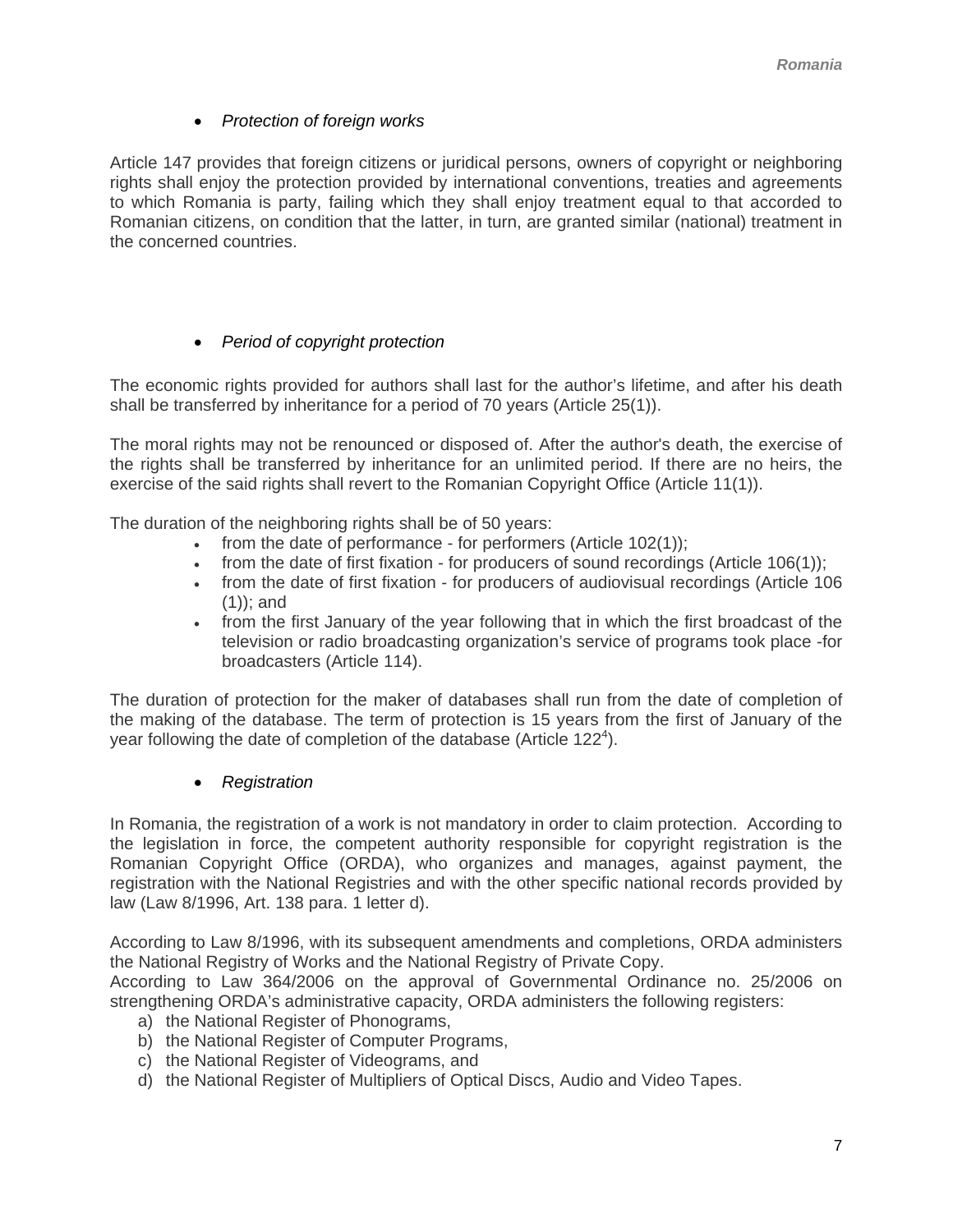<span id="page-7-0"></span>A brief description of the procedure for registering a "work" is provided under article 148 of the Copyright Act.

## **5. International treaties**

Romania is a member of the following treaties and conventions on copyright and related rights:

- [Berne Convention for the Protection of Literary and Artistic Works](http://www.wipo.int/treaties/en/ip/berne/trtdocs_wo001.html)
- [Rome Convention for the Protection of Performers, Producers of Phonograms](http://www.wipo.int/treaties/en/ip/rome/trtdocs_wo024.html)  [and Broadcasting Organizations](http://www.wipo.int/treaties/en/ip/rome/trtdocs_wo024.html)
- [WTO TRIPS Agreement on Trade Related Aspects of Intellectual Property Rights](http://www.wto.org/english/docs_e/legal_e/27-trips.pdf)
- [WIPO Copyright Treaty](http://www.wipo.int/treaties/en/ip/wct/trtdocs_wo033.html) (WCT)
- [WIPO Performances and Phonograms Treaty](http://www.wipo.int/treaties/en/ip/wppt/trtdocs_wo034.html) (WPPT)
- [Convention for the Protection of Producers of Phonograms Against Unauthorized](http://www.wipo.int/treaties/en/ip/phonograms/trtdocs_wo023.html)  [Duplication of Their Phonograms](http://www.wipo.int/treaties/en/ip/phonograms/trtdocs_wo023.html)

## **II. Measures and remedies**

## **1. Copyright infringement**

Copyright infringements are provided in Law no.8/1996 with its subsequent amendments and completions. Accordingly, a person may constitute an offence when:

- For infringement of author's resale right;
- For distribution or fixation without authorization;
- For non remuneration; and
- For non observance of the formalities.

Specific provisions are provided for Internet Copyright Infringement (Internet Piracy) according to Law 8/1996 with its subsequent amendments and completions (Article 139 of the Law 8/1996).

### **2. Remedies to protect copyright holders**

### Civil Remedies

Article 139 of the Law 8/1996 provides that the owners of the rights may:

- claim damages for the redressing of the prejudice caused (Article 139 (1));
- demand immediate measures to be taken for preventing the imminent occurrence of damage through the violation of a right, for ensuring the remedy of the damage or for maintaining evidences (article 139 (3));
- ask for the seizure of objects and documents that may constitute evidences of the infringing of copyright or neighboring rights (article 139 (10));
- apply for the ordering of the remittance of the proceeds from unlawful deed (article 139 (14); and
- apply for the destruction or removal of the illegally made copies or equipment and means intended for the perpetration of the unlawful deed (article 139 (14)).

In establishing the damages, the court takes into consideration criteria such as the negative economic consequences or whether they represent the triple of the amounts that would have been lawfully owed for the type of utilization that made the object of the illicit deed (article 139(2)).

### Criminal Remedies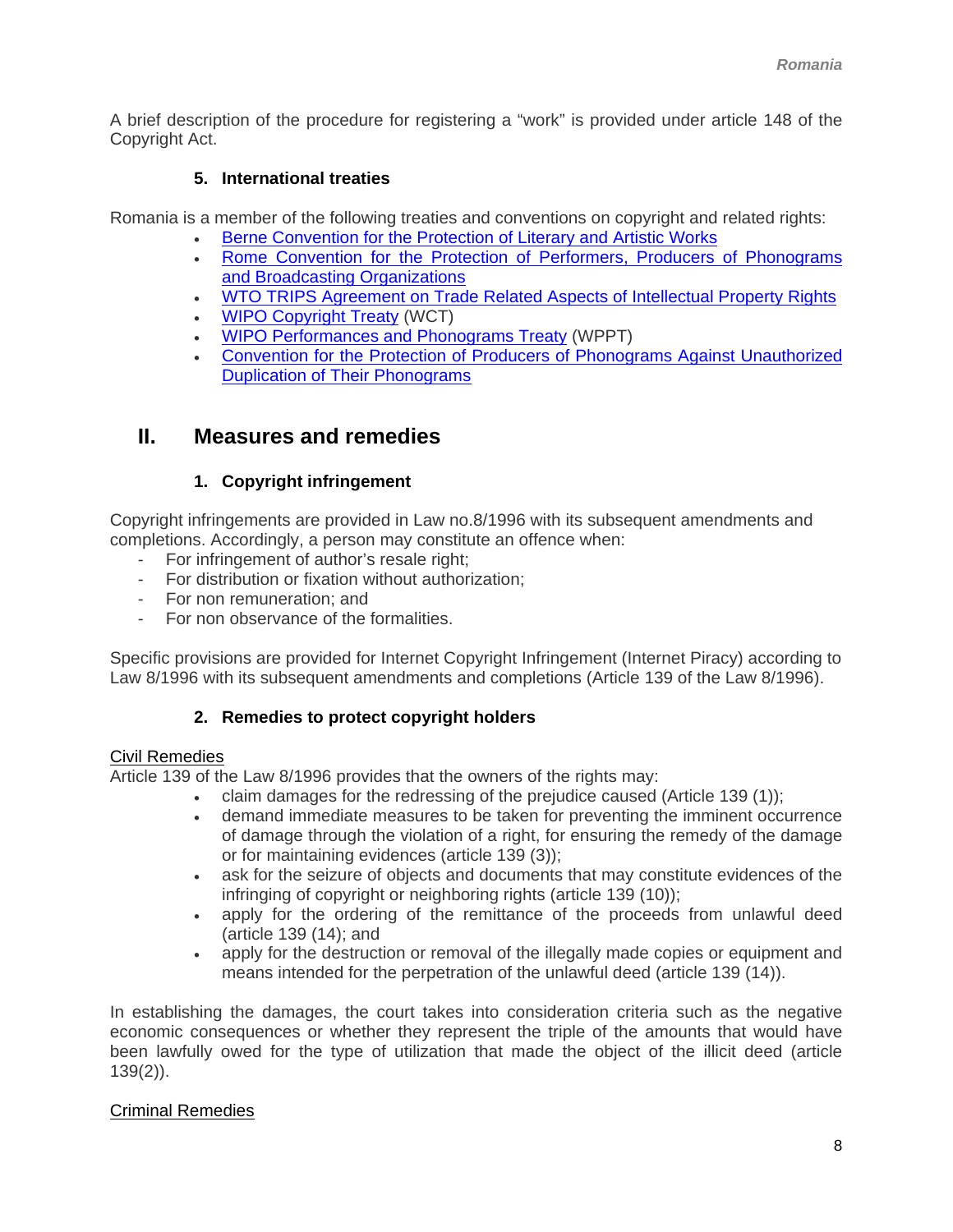<span id="page-8-0"></span>The Court may make the following sentences:

- imprisonment;
- criminal fine; and
- seizure or destruction of the goods or remedies for injured party.

Pirated goods are pieces of evidence which prove a criminal offence. The pieces of evidence are governed by article 94 – 95 of Criminal Procedure Code of Romania.

During the criminal proceedings (but not in the preliminary procedure), the prosecutor may order security measures for the pirated goods in order to assure a remedy for the injured party.

If the criminal proceeding is completed, the prosecutor will refer the case to the court. The court may impose an impisonment or a criminal fine. Besides, the court may order also to seize and destroy the goods and award remedies for the injured party.

In the Romanian judicial system, the penal regulations are applied also for legal persons if the criminal offence was done on behalf or for the benefit of that legal person. The criminal liability of the legal person does not exclude the criminal liability of the natural person who commited the same criminal offence.

### **3. Provisional measures**

The Law no.8/1996 provides provisional measures (article 139). The Court may order the seizure, confiscation, forfeiture and/ or the destruction of all infringing copies and all equipments or devices used in the manufacture of the infringing copies. The prosecutor also may order these measures if the offender was not referred to the court.

Article 139 (3) provides that should suspicions exist in connection with the infringement of some rights acknowledged and protected by the law, the entitled persons may apply to law court or other competent bodies for:

- a) Ordering immediately the measures to be taken for preventing the imminent occurrence of damage through the violation of a right;
- b) Ordering immediately the taking measures for ensuring the remedy of the damage; and
- c) Ordering the taking or handing over the competent authorities of the goods in connection with which suspicions exist on the violation of a right.

Article 139 (4) provides that measures can also be ordered by interlocutory order. In this case, the law courts can request for the plaintiff to deposit a sufficient security to ensure the compensation of any prejudice that might be suffered by the defendant.

Article 139 (6) provides that owners of rights or their representatives may request to the law court, even before introducing the action on the merits of the case, to take some measures for ensuring of the evidence, where a risk for the infringement of the rights provided by the law and a risk for destruction of the elements of evidence exist.

## **4. Penalties for copyright infringement**

• Civil penalties

The civil penalties include:

- Damages to compensate the injury he/ she suffered including appropriate attorney's fees and profits of which the copyright holder has been deprived;
- A fine from 3,000 to 30,000 LEI, depending on the gravity of the deed; and
- The publication of the judgment in newspapers or professional magazines.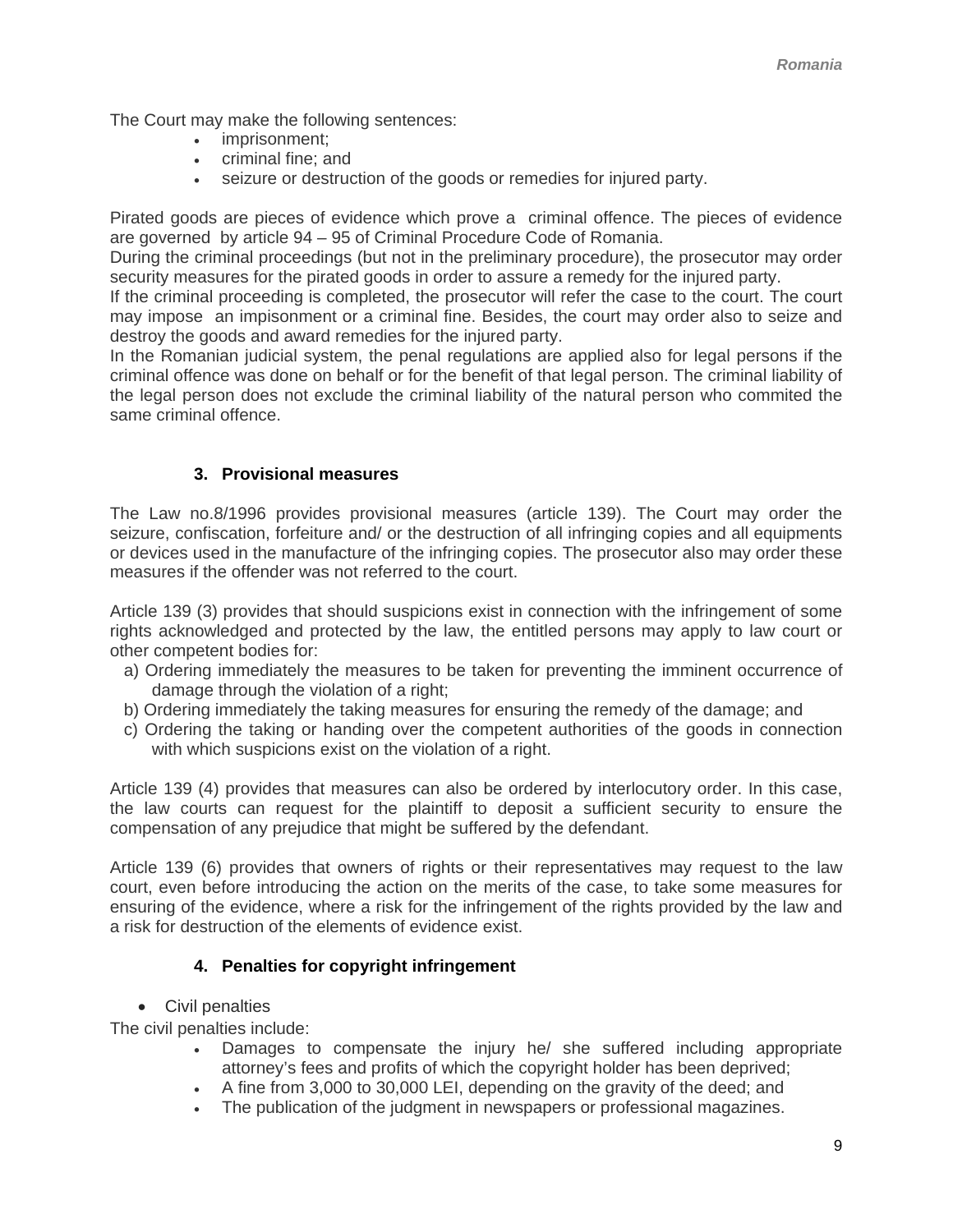• Criminal Sanctions

<span id="page-9-0"></span>The criminal sanctions include:

• A fine or imprisonment (article 139, 140, 141, 143). Depending on the gravity of the deed, imprisonment is from one month to fifteen years, while fine for such cases is from 10,000 to 50,000 LEI.

The penalties to legal persons (Chapter IV. 1 of Criminal Code of Romania) may apply also for cases of copyright infringement. The main penalty is a fine.

According to the gravity of a criminal offence, the court may decide to apply one or more complementary penalties, if necessary, such as:

- The dissolution of the legal person;
- The suspension of one or all the activities of the legal person;
- Closing of some working point of the legal person;
- Participation to public procurement forbidden ;and
- Displaying or public communication of the judgment through mass-media, according to the final decision of the court.

The lawyer fee is included in judicial expenses and has to be paid by the offender if sentenced (Chapter IV of Criminal Code of Romania). Also the court may oblige the offender to pay moral and material remedies to the injured party.

The decisions of criminal proceedings:

a) Referring the case to court;

b) No legal action but applying an administrative punishment (fine); and

c) End criminal proceedings (no legal action) to cover the prejudice of injured party (just for certain criminal offences).

In all cases where the goods are found infringing, the intellectual property right (pirated goods), the goods are seized and destroyed.

### **5. Requirements for foreign persons**

The official and the only language accepted in the Romanian legal system is Romanian. As a consequence, all documents and legal papers should be submited to the court in Romanian or shoul be accompanied by certified translations (article 7 of the Criminal Procedure Code of Romania).

## **III. Enforcement**

### **1. Enforcement authorities**

### **a) Authorities responsible for enforcing the copyright law**

According to the Law no.8/1996, with subsequent amendments and completions, the competent authorities responsible for enforcing the copyright law are: The Romanian Copyright Office, the General Inspectorate of the Romanian Police, the General Inspectorate of the Romanian Border Police, General Inspectorate of Gendarmerie, Public Ministry, General Inspectorate for Communications and Information Technology, Ministry of Justice and courts.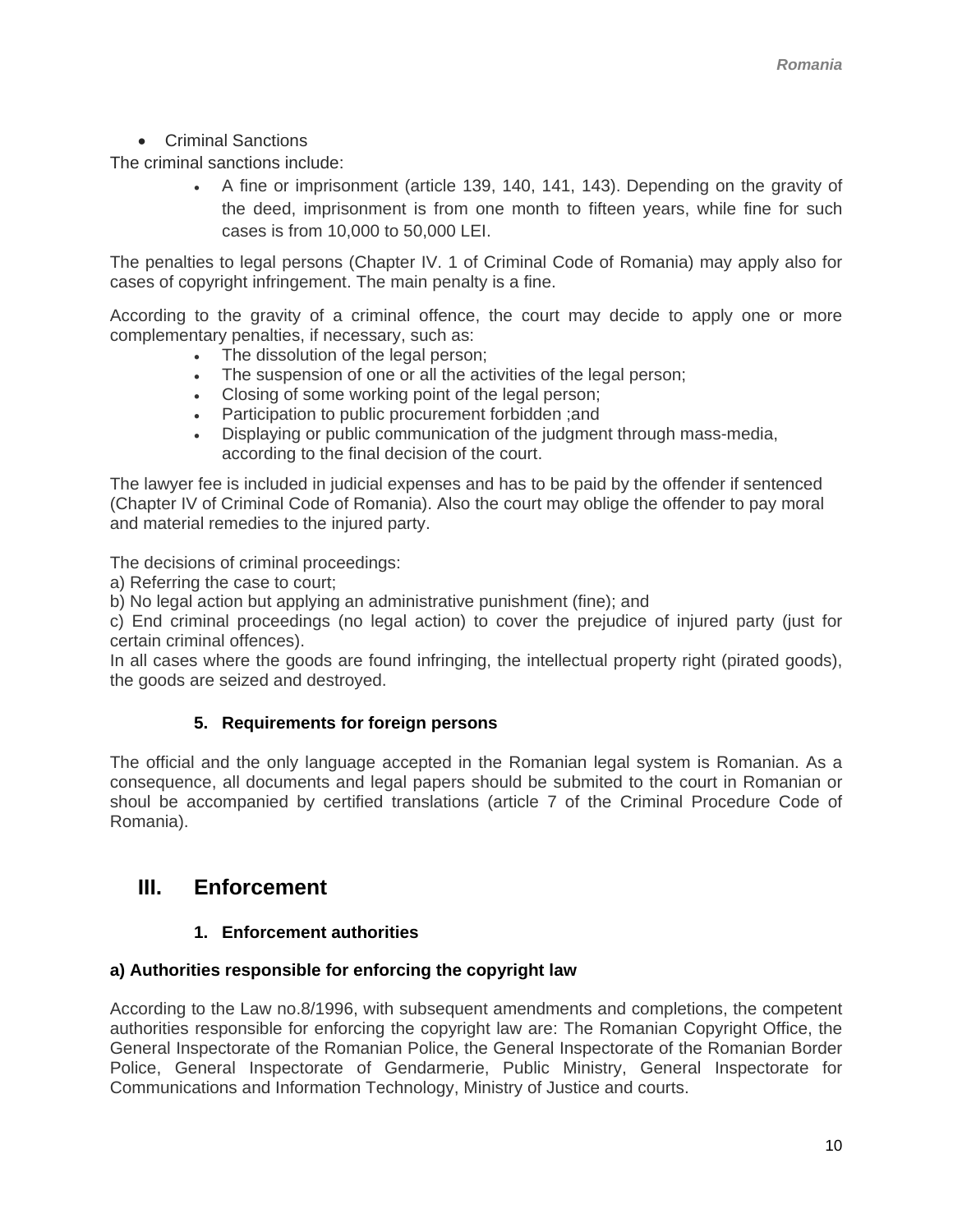<span id="page-10-0"></span>According to the Law no.344/2005 and Council Regulation (EC) no.1383/2003, customs authority is empowered to take certain border measures in case of a copyright infringement.

### **b) Enforcement bodies entitles to act ex-officio in copyright infringement cases**

Ex-officio actions are allowed by article 221 of the Criminal Procedure Code of Romania. There are also other authorities entitled to establish an infringement: the General Inspectorate of the Romanian Police, the General Inspectorate of the Romanian Border Police, the General Inspectorate of Gendarmerie and the General Inspectorate for Communications and Information Technology (art. 145 of Law no.8/1996 with subsequent amendments and completions).

Customs authority is also empowered to act ex-officio (see Chapter IV – Enforcement at the border).

#### **c) Courts dealing with copyright cases**

The specialized courts are as follows:

- Bucharest Tribunal (Civil and Criminal Section );
- Court of Appeal Alba Iulia (2 specialized panels);
- Court of Appeal Bucharest (Section no. IX); and
- High Court of Cassation and Justice (Section civil and intellectual propriety).

The first instance for criminal offences on copyright is the tribunal (article 145 alin 3 of Law no.8/1996 with subsequent amendments and completions).

#### **2. Enforcement at the border**

The relevant provisions concerning border measures are provided in the following regulations:

- Council Regulation (EU) no.1383/2003 concerning customs action against goods suspected of infringing certain intellectual property rights and the measures to be taken against goods found to have infringed such rights ;
- Commission Regulation (EC) no.1891/2004 laying down provisions for the implementation of Council Regulation (EC) no.1383/2003;
- [Law no.344/2005](http://www.cdep.ro/proiecte/2005/400/30/3/leg_pl433_05.pdf) on specific measures for the enforcement of intellectual property rights in customs clearance operations (in course of legislative amending); and
- Government Decision no.88/2006 laying down provisions for the implementation of Law no.344/2005 (as was amended by G.D.no.946/2007).

## **IV. Public Awareness**

#### **1. Awareness campaigns and actions**

Public awareness campaigns focused on intellectual property issues and the fight against piracy and counterfeit are organized every year, either by public authorities or civil society bodies, or in partnership between public, private and non-governmental sector. ,. Generally, such campaigns have as spearheads TV spots broadcasted on major Romanian TV channels, sustained by various related actions, along with articles published in important newspapers, radio interviews and spots, posters, flyer distribution, promotion on internet sites of the initiators, other interlinked activities like seminars, public destruction of counterfeit and pirate goods, publication of books on the topic and so forth.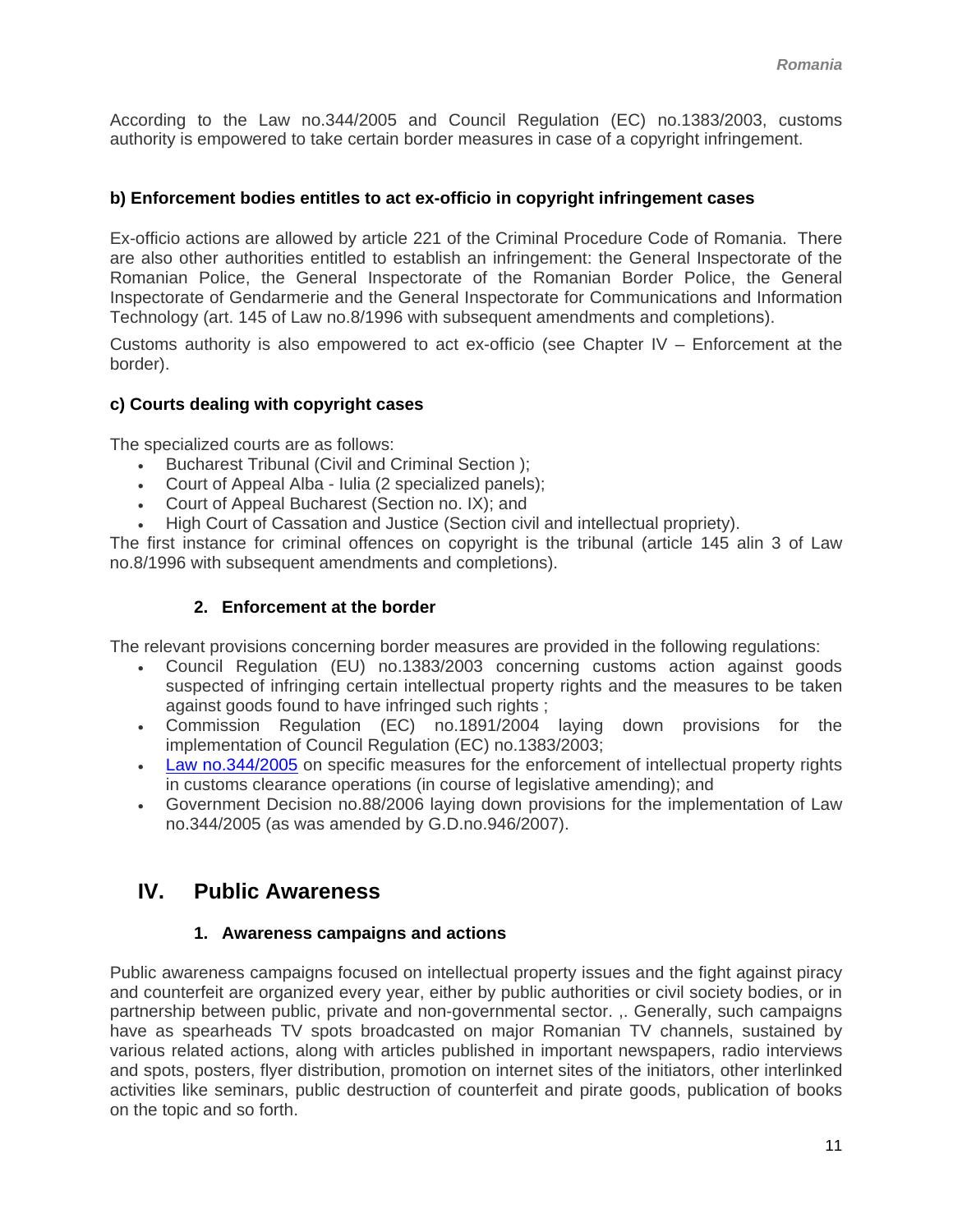<span id="page-11-0"></span>A national awareness campaign, called STOP PIRATERIA, addressing the challenges associated with preventing and combating Counterfeit and Piracy, has been launched in November 2008, with a conference organized by public institutions involved in IPR protection and enforcement in Romania. This campaign is a sub-component of the Twinning Project PHARE 2005 "Strengthening the Romanian institutional capacity of protecting the intellectual and industrial property rights", started at the beginning of 2007, having as Partners the Prosecutors Office, Customs Authority, Border Police, National Police, Patent Office and Copyright Office, from Romania, and the Danish Patent Office.

The campaign has been launched under the slogan "Piracy Will Catch Up With You". The message has been sent via a TV campaign, broadcasting indoors on digital screens and cinemas - favorite locations for the target public of the campaign -, via a national campaign of "direct mail", along with a dedicated website [www.stoppirateria.ro.](http://www.stoppirateria.ro/)

Also, a Lexicon "STOP Pirateria" has been produced, comprising definitions and terms, the legislative set, recommendations and case studies from the IPR protection and enforcement area. The Lexicon is intended to be an information kit, mostly for press, but also for public at large."

## **2. Promotion of legal exploitation**

With reference to initiatives related to the promotion of legal exploitation of protected material, almost all the actions and activities just mentioned at public awareness campaigns take seriously into consideration the issue, encouraging the legal exploitation of works.

## **3. Associations and organizations with awareness-raising purpose**

The details concerning other associations, like collective management societies, are available on the web page of The Romanian Copyright Office.

The main associations and organizations with awareness-raising purpose are:

- ORDA (Romanian Copyright Office) [http://www.orda.ro;](http://www.orda.ro/)
- UCMR ADA (Romanian music collecting society) [http://www.ucmr-ada.ro](http://www.ucmr-ada.ro/); and
- ANISP (ISP association) [http://www.anisp.ro](http://www.anisp.ro/).
	- **4. Best practices**

# **V. Capacity-building**

## **1. Training**

ORDA provides specialized copyright enforcement and anti-piracy training based on the request of other public institutions according to established Bilateral Protocols. Yearly they are carried out by ORDA major activities in this field, from including Chambers of Commerce and Industry (Bucharest, Brasov and Timisoara), Bucharest Communitarian Police, the National Gendarmerie (Bucharest, Constanta, Craiova, Brasov, Mures, Cluj) General Directorate of Police in Bucharest and the General Inspectorate of the Romanian Police.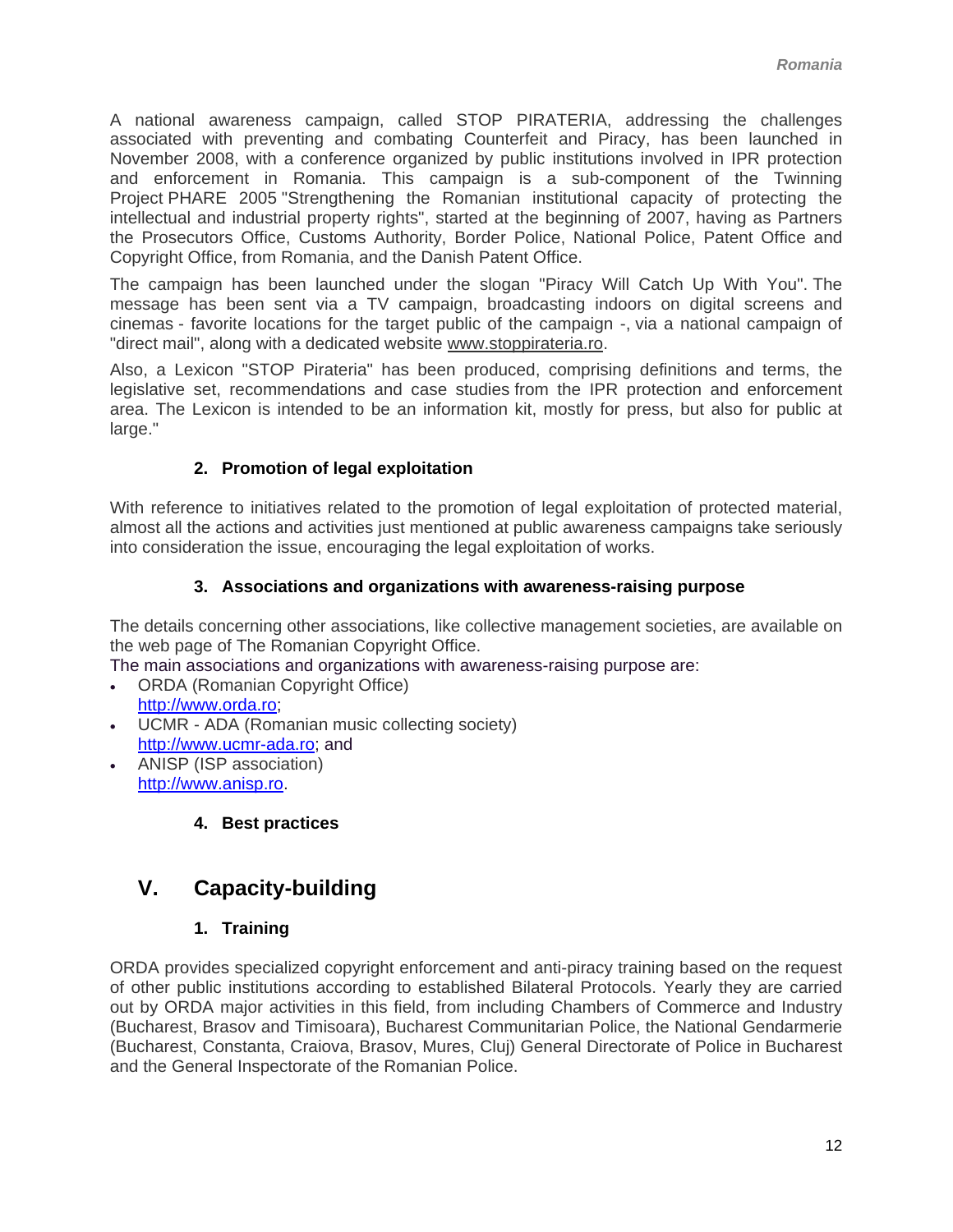<span id="page-12-0"></span>Within Twinning Project PHARE 2005 "Strengthening the Romanian institutional capacity of protecting the intellectual and industrial property rights" have been organized in 2008, 9 common trainings for police, border police, prosecutors and customs, 4 trainings for police managers and 3 train-for-trainers seminars in the field of IPR.

Customs authority was the beneficiary of 25 seminars and 180 customs officers have been trained with this occasion. Other events related to IPR in 2008 and 2009, including among others, were:

- Meeting of the Working Group on "Customs Co-operation and Fight Against Counterfeiting and Piracy in the Euro-Mediterranean Partnership"- Bucharest (14-17 April 2008);
- A seminar "Copyright and computer programmes" Business Software Alliance organized a seminar for 34 police officers and prosecutors; and
- A seminar "Countering IT counterfeiting and piracy" was organized in 27.11.2008 by the Embassy of France in Bucharest, mainly for customs officers and representatives of the police, prosecutors and private sector.

As a result of the Twinning Project PHARE 2005 "Strengthening the Romanian institutional capacity of protecting the intellectual and industrial property rights" a joint database was created, bringing together databases of the State Office for Inventions and Trademarks, the National Customs Authority and allowing input of data by the police/border police officers and prosecutors concerning criminal cases (pending or finalized).

## **2. Establishment of specialized units and intersectoral groups**

Within the *National Customs Authority,* specialized units were set up. They are structured as follows:

- Central level: Service for Intellectual Property Rights Protection within the Directorate for Excise Surveillance and Customs Operations;
- Regional level: 8 Regional Directorates Excise Goods and Customs Operations with a Department for Intellectual Property Rights Protection in each of them;
- County level: 42 County Directorates for Excise Goods and Customs Operations with a small Unit for Intellectual Property Rights Protection in each of them each; and
- Local level: a number of customs officers appointed for IPR matters, in accordance with the type and number of customs operations in each customs office.

The General Inspectorate of the Romanian Police assigned 163 officers in the field of IPR and was promoted the principle of mixed teams (police and border police officers, customs officers, prosecutors, financial guard officers) to conduct exhaustive investigations in this field.

Within Romanian Public Ministry there are 112 specialized prosecutors appointed by General Prosecutor Order to supervise criminal investigation in criminal cases and to coordinate the activity in the field.

The Romanian Border Police is part of the Ministry of Administration and Interior and is the specialized state institution which carries out the surveillance and control of the crossing of the state border including the prevention and fight against illegal migration and against acts specific to cross border criminality carried out in its area of competence, including the filed of IPR. The Border Police have the same tasks as the General Inspectorate of the Romanian Police, but only in their territorial area of competence: Their jurisdiction is limited to 30 km's into the country (Romanian territory).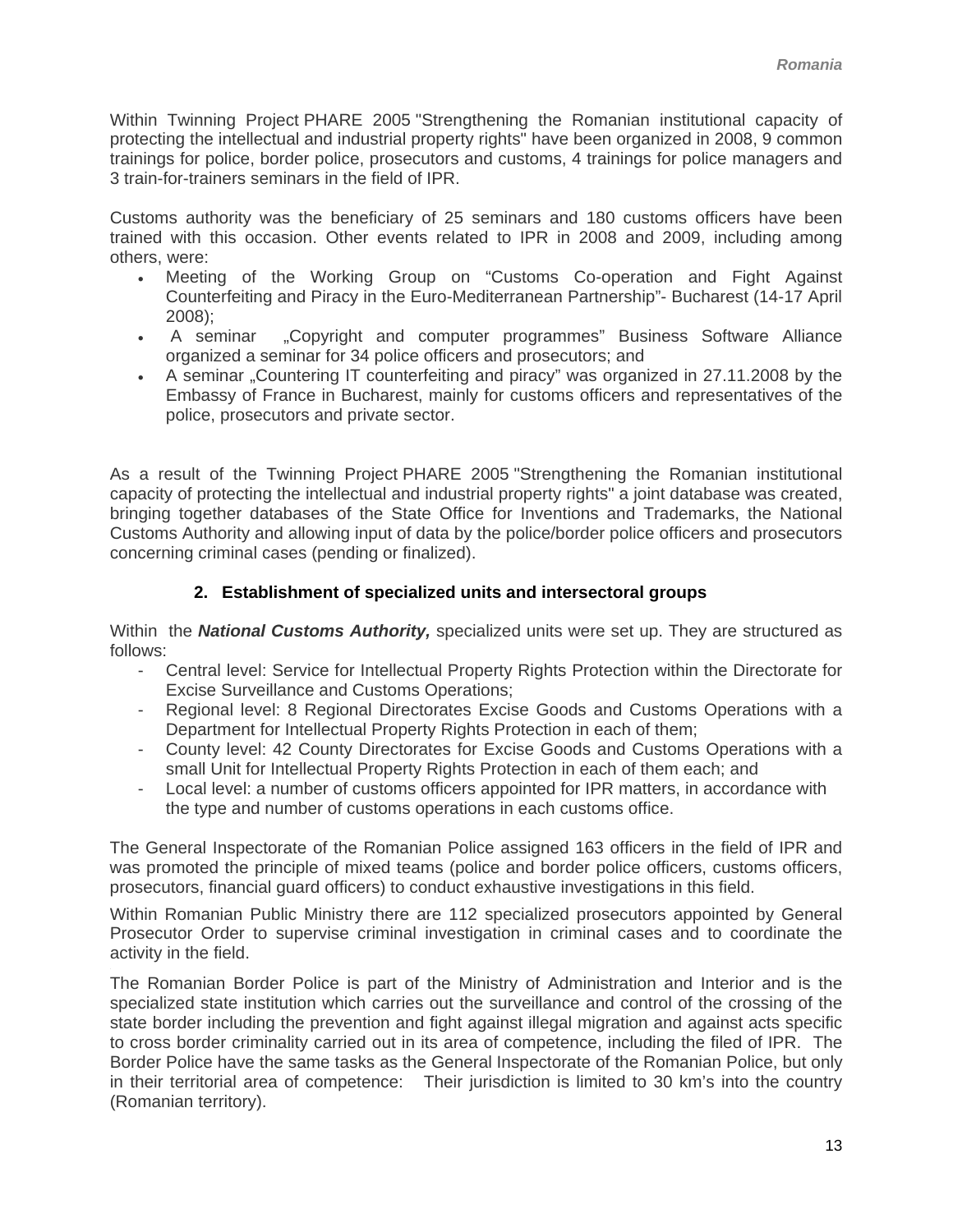<span id="page-13-0"></span>The primary role of Romanian Border Police in IP enforcement is to prevent counterfeit goods from entering Romanian territory. Tactical investigations will normally be carried out such as "controlled deliveries" in close co-ordination with Police and Customs.

58 Border Police officers are assigned to enforce IP crime; 2 BP officers from each of the 6 Directorates of BP across the Romanian territory, 2 BP officers from each of the 21 BP county inspectorates and 4 BP officers from the General Inspectorate of the Border Police

On June 26, 2006, Romania established a Multilateral Protocol for setting up the Working Group on intellectual property issues, aiming to fight against piracy and counterfeit, as well as to help enforce intellectual property rights in Romania. The Protocol was ratified by 34 members representing, on the one hand, all the authorities with competences in the intellectual property field (the General Inspectorate of the Romanian Police, the General Inspectorate of the Border Police, the Customs National Authorities, the Prosecutor Office activating inside the High Court of Cassation and Justice, the Ministry of Justice, the Financial Guard, the National Authority for Consumer Protection, the Ministry of Economy and Finance, ORDA and OSIM), and on the other hand, representatives of right holders (collective management societies) and of anti-piracy organizations active in the musical, audiovisual and software domains (the Union of Phonograms Producers from Romania – IFPI Romania, Business Software Alliance, Electronic Arts, Vivendi Universal Games). The Working Group is formed by three sub-groups, each one having specific attributions: Anti-piracy, Anti-counterfeiting and Collective Management Societies of Copyright and Related Rights. The working meetings take place at least one time per month or any time that is required.

To improve the co-operation between the enforcement authorities in the field of *trans-border crime,* an inter-ministerial task force called TRIDENT was created. It is organized in 3 regional operational units: Henri Coanda Airport in Bucharest, Constanta port and Giurgiu Border Office (road traffic at the border with Bulgaria). These units bring together representatives of Ministry of Public Finaces (through National Customs Authority) and Ministry of Administration and Interior (through the General Inspectorate of the Romanian Police, the General Inspectorate of Romanian Border Police and General Directorate for Intelligence and Internal Protection).

### **3. Best practices**

The most important cases are regularly published on the web page of customs authority [\(www.customs.ro\)](http://www.customs.ro/) on a monthly basis. The monthly bulletins on IPR issues contain information concerning the main legal provisions in the field of IPR, significant seizures of customs in the previous month and relevant events at both national and international level.

 Romanian customs is involved permanently in joint actions with the other customs authorities, members of WCO-World Customs Organizations (operation like LION in 2006), European Union (operations DIABOLO on counterfeit cigarettes and MEDIFAKE on counterfeit medicines) or together with members of Southeast European Co-operative Initiative –Regional Center for Combating Trans- Border Crime in Bucharest and WCO (operations HURRICANE in 2007and HURRICANE II in 2008 on illegal traffic with counterfeit certain type of goods).

The National Strategy in the field of Intellectual Property and the Action Plan for implementing the strategy in the period 2003-2007 was an important guideline for all the authorities involved in the enforcement of intellectual property rights and a real suport for EU accesion of Romania. A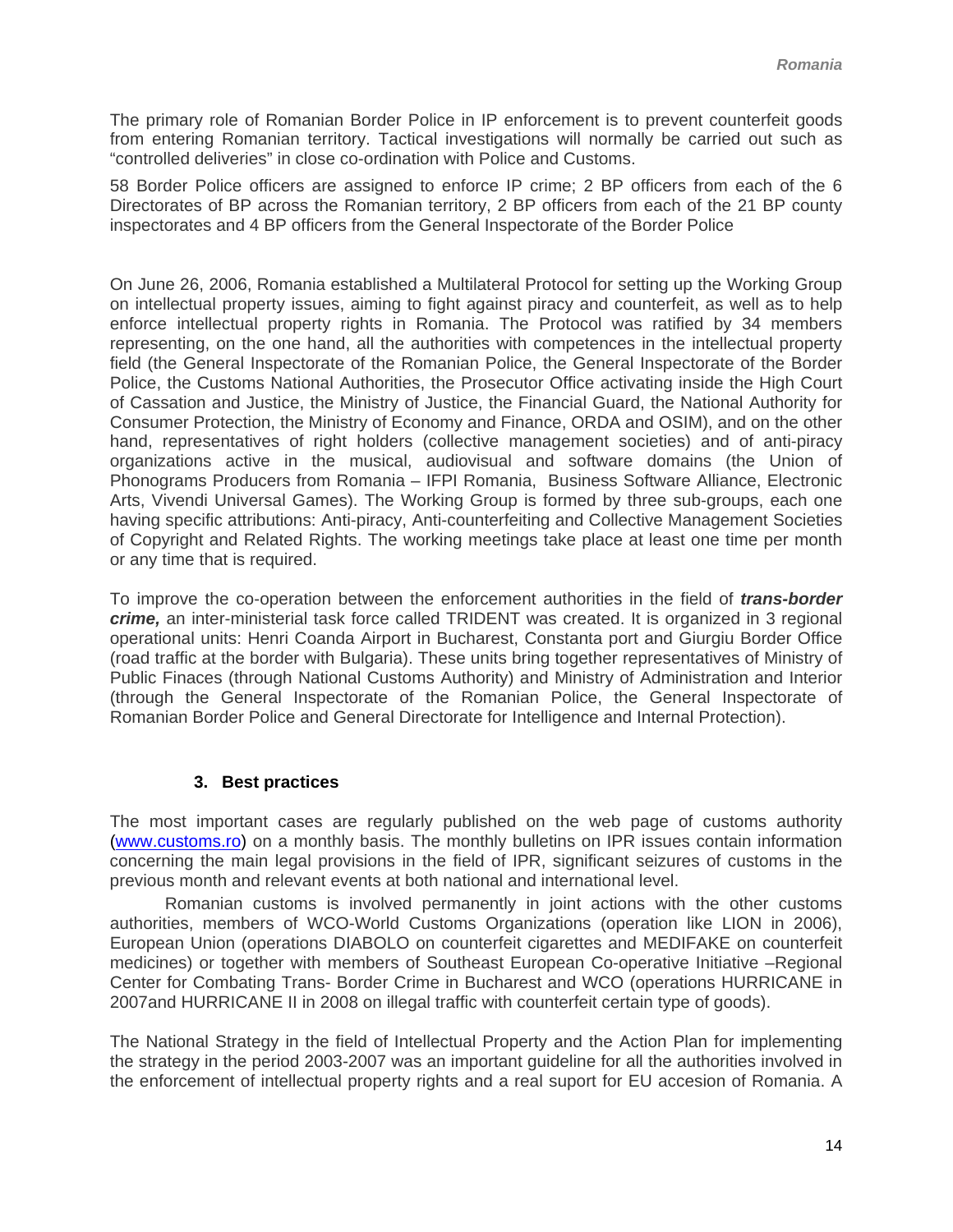<span id="page-14-0"></span>new national strategy on IPR is awaiting approval in the Working Group on intellectual property issues and will be submitted to the Government shortly.

The Working Group on intellectual property issues is the most successful framework for a coordinated activity regarding IPR at the national level. The activity of all authorities involved in IPR enforcement is co-ordinated by the Prosecutor Office active inside the High Court of Cassation and Justice and there is a permanent dialogue also with the associations and private sector members of this group. The details may be found on the web page of the Group: [www.grudpi.ro.](http://www.grudpi.ro/)

## **VI. Other**

## **1. TPM/DRM**

Article 138 of the Law no.8/1996 provides for Technological Protection Measures. For the purposes of this law, technical measures means the use of any technology, of a device or component that, in the normal course of its normal operation, is destined to prevent or restrict the acts, which are not authorized by the owner of the rights acknowledged by the present law (article 138 §2).

Technological measures shall be deemed effective where the use of a protected work or other subject-matter of protection is controlled by the owner of rights through application of an access control or protection process, such as encryption, coding, scrambling or other transformation of the work or other subject-matter or a copy control mechanism, which achieves the protection objective (article 138 §3).

- **2. Licensing Schemes**
- **3. Optical Discs**
- **4. Hotlines**
- **5. Contact Details**

The Romanian Copyright Office (ORDA) Address: 91-93 Calea Victoriei, Floor 2, 010067, Bucharest 1, Romania Tel./Fax: 317 50 70; 317 50 80; 317 50 90 E-mail: [orda@orda.ro](mailto:orda@orda.ro) Website: [http://www.orda.ro](http://www.orda.ro/)

National Customs Authority Service for the Protection of Intellectual Property Rights Address: 13 Matei Millo Street, District 1, 010144, Bucharest, Romania Tel/Fax: +40 21 319 31 81 Website: [www.customs.ro](http://www.customs.ro/)

General Inspectorate of the Romanian Police Address: 6 Mihai Voda Street, District 5, Bucharest, Romania Tel.: +4021 205 28 28 ext. 26035; +4021 311 19 63 Fax: +4021 316 16 80 E-mail: [economic@politiaromana.ro](mailto:economic@politiaromana.ro)  Web: [www.politiaromana.ro](http://www.politiaromana.ro/)